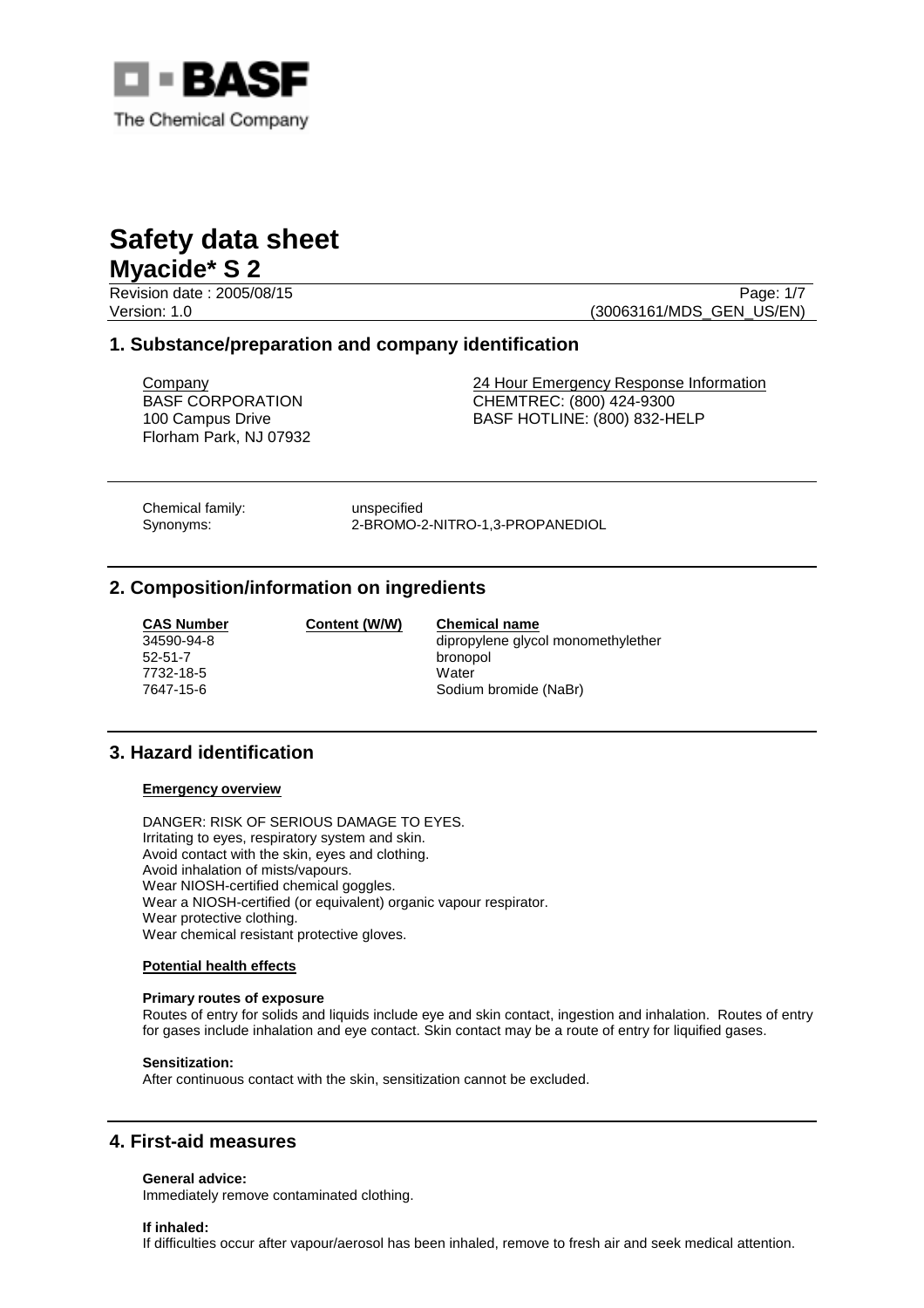

Revision date : 2005/08/15 **Page: 2/7** Page: 2/7 Version: 1.0 (30063161/MDS\_GEN\_US/EN)

### **If on skin:**

Wash affected areas thoroughly with soap and water. Seek medical attention.

#### **If in eyes:**

Seek medical attention. Wash affected eyes for at least 15 minutes under running water with eyelids held open.

#### **If swallowed:**

Immediately rinse mouth and then drink plenty of water, do not induce vomiting, seek medical attention. Never induce vomiting or give anything by mouth if the victim is unconscious or having convulsions.

#### **Note to physician**

Treatment: Treat according to symptoms (decontamination, vital functions), no known specific antidote.

## **5. Fire-fighting measures**

Flash point:  $> 93 °C$  (ASTM D93)

## **Suitable extinguishing media:**

water, dry extinguishing media, foam, carbon dioxide

#### **Hazards during fire-fighting:**  harmful vapours

Evolution of fumes/fog. The substances/groups of substances mentioned can be released in case of fire.

### **Protective equipment for fire-fighting:**

Firefighters should be equipped with self-contained breathing apparatus and turn-out gear.

#### **Further information:**

The degree of risk is governed by the burning substance and the fire conditions. Contaminated extinguishing water must be disposed of in accordance with official regulations.

#### **NFPA Hazard codes:**

Health : 3 Fire: 1 Reactivity: 1 Special:

# **6. Accidental release measures**

#### **Personal precautions:**

Use personal protective clothing.

### **Cleanup:**

Place absorbed material in the same container as the spilled substance/product for disposal.

For small amounts: Pick up with absorbent material (e.g. sand, sawdust, general-purpose binder). Dispose of absorbed material in accordance with regulations. For large amounts: Pump off product.

#### **Further information:**

High risk of slipping due to leakage/spillage of product.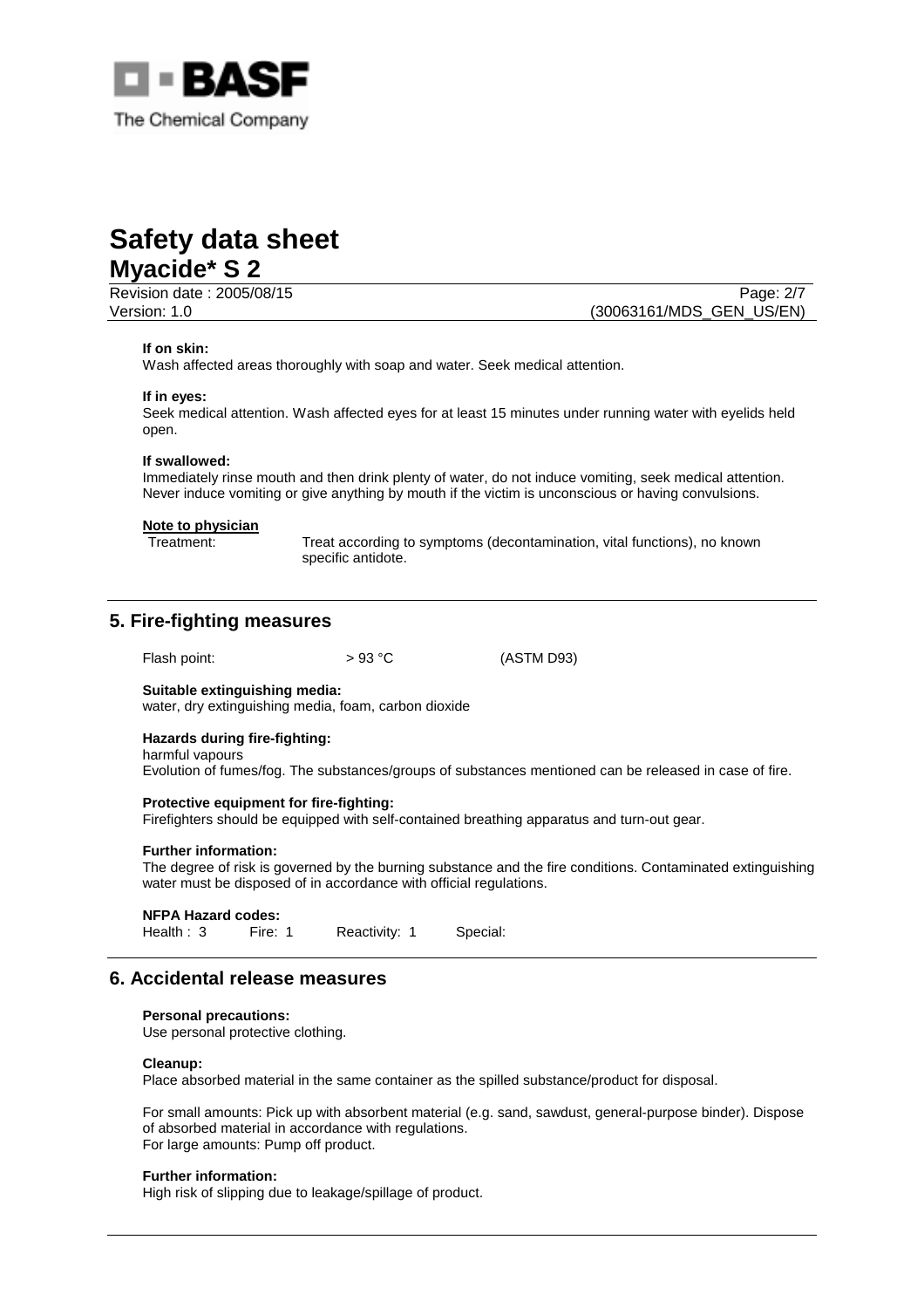

Revision date : 2005/08/15 **Page: 3/7** Page: 3/7 Version: 1.0 (30063161/MDS\_GEN\_US/EN)

# **7. Handling and storage**

## **Handling**

**General advice:**

No special measures necessary provided product is used correctly.

### **Protection against fire and explosion:**

Take precautionary measures against static discharges.

### **Storage**

**General advice:** Keep container tightly closed and dry; store in a cool place.

### **Storage incompatibility:**

General: Segregate from foods and animal feeds.

### **Temperature tolerance**

Protect from temperatures below: 0 °C The product can crystallize below the limit temperature.

# **8. Exposure controls and personal protection**

### **Components with workplace control parameters**

dipropylene glycol OSHA PEL 100 ppm 600 mg/m3 ; Skin Designation ; monomethylether ACGIH TWA value 100 ppm ; STEL value 150 ppm ; Skin Designation ;

### **Advice on system design:**

Provide local exhaust ventilation to control dust.

### **Personal protective equipment**

#### **Respiratory protection:**

Wear a NIOSH-certified (or equivalent) organic vapour/particulate respirator.

### **Hand protection:**

Chemical resistant protective gloves

## **Eye protection:**

Tightly fitting safety goggles (chemical goggles).

# **Body protection:**

Impermeable protective clothing

### **General safety and hygiene measures:**

Handle in accordance with good industrial hygiene and safety practice. Wash soiled clothing immediately.

# **9. Physical and chemical properties**

Form: liquid  $pH$  value:  $\leq 4.5$ 

Odour: product specific Colour: colourless to yellowish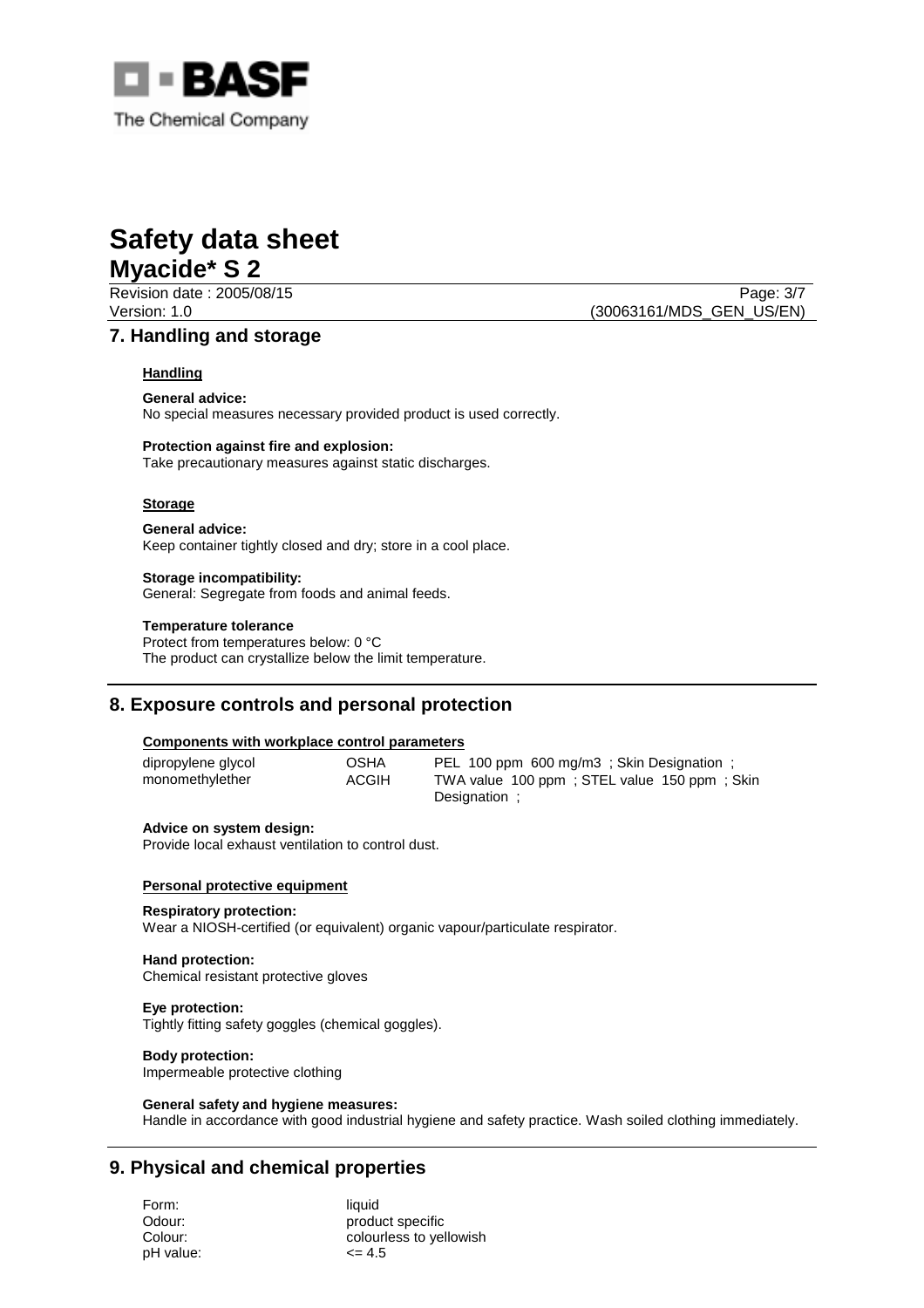

Revision date : 2005/08/15 Page: 4/7<br>Version: 1.0 Page: 4/7 (30063161/MDS\_GEN US/EN) (30063161/MDS\_GEN\_US/EN) Freezing point: approx. 0 °C (1,013 hPa)<br>Boiling point: 104.3 °C (1,013 hPa) Boiling point: Density: 1.23 g/cm3 (20 °C) Partitioning coefficient noctanol/water (log Pow): 0.18 Solubility in water:  $f_{\text{u}}(t) = \int_{0}^{t} f(t) \, dt$  fully soluble Solubility (qualitative): soluble solvent(s): polar solvents,

# **10. Stability and reactivity**

### **Conditions to avoid:**

Temperature: > 90 degrees Celsius

### **Substances to avoid:**

oxidizing agent Sodium Hydroxide, bases aluminium, metal

#### **Hazardous reactions:**

No hazardous reactions when stored and handled according to instructions.

### **Decomposition products:**

Hazardous decomposition products: hydrogen bromide, nitrogen oxides

### **Thermal decomposition:**

Stable at ambient temperature. 90 °C Possible thermal decomposition products: nitrogen oxides (NO)x, hydrogen bromide

 $> 140 °C$ May decompose violently.

### **Corrosion to metals:**

Corrosive effect on metals.

# **11. Toxicological information**

#### **Acute toxicity**

**Oral:**  LD50/rat: 254 mg/kg

**Dermal:**  LD50/rat: 1,600 mg/kg

**Skin irritation:**  rabbit: Irritant. (OECD Guideline 404)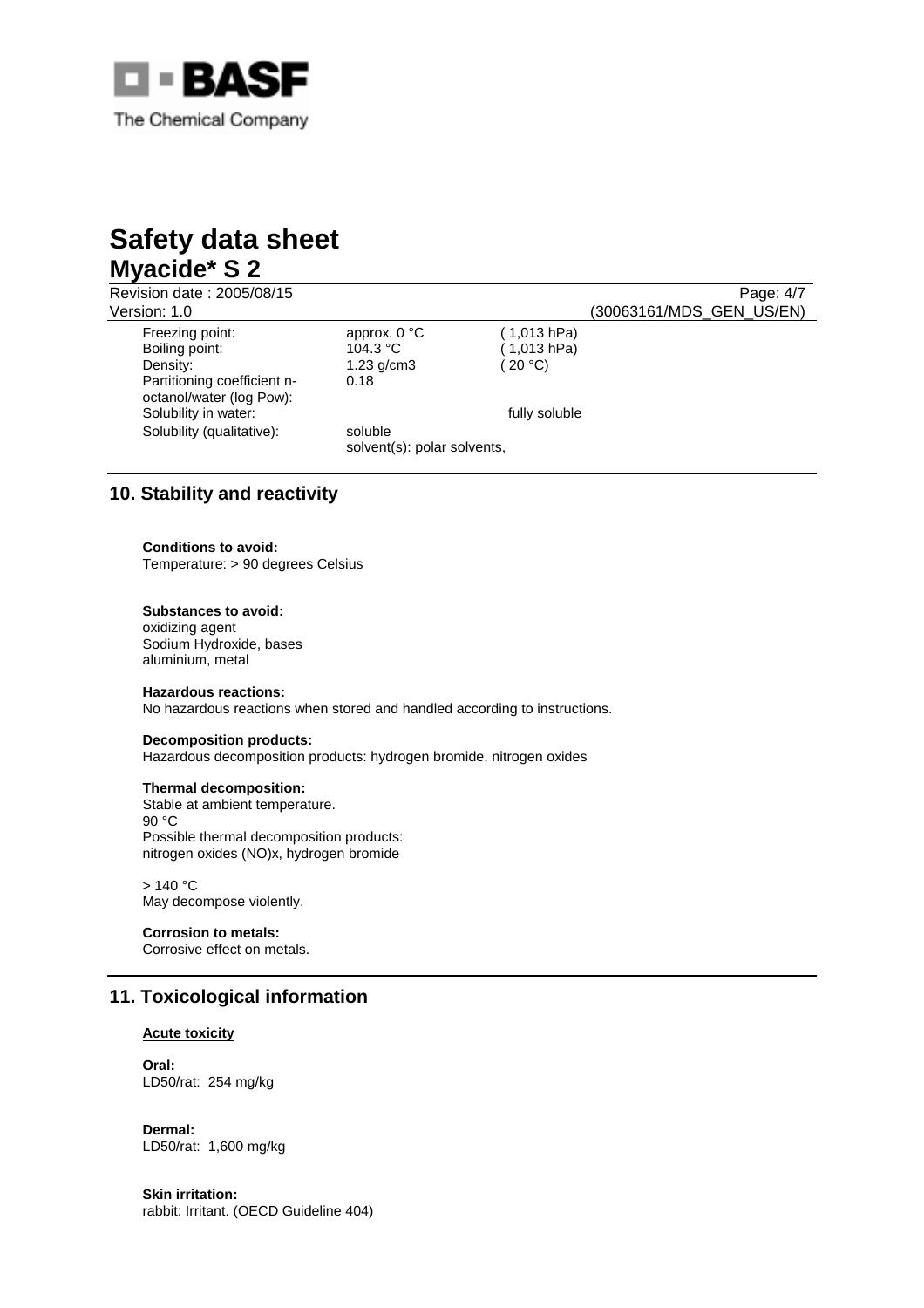

Revision date : 2005/08/15 **Page: 5/7** Page: 5/7 Version: 1.0 (30063161/MDS\_GEN\_US/EN)

**Eye irritation :**  rabbit: Risk of serious damage to eyes.

### **Chronic toxicity**

### **Carcinogenicity:**

In the majority of the short term assays the substance caused no carcinogenic effects.

#### **Reproductive toxicity:**

The results of animal studies gave no indication of a fertility impairing effect.

### **Developmental toxicity/teratogenicity:**

No indications of a developmental toxic / teratogenic effect were seen in animal studies.

### **Other information:**

The data on toxicology refer to the active ingredient.

# **12. Ecological information**

### **Environmental fate and transport**

### **Biodegradation:**

Method of analysis: DOC reduction Degree of elimination: 50 % (45 d)

Test method: OECD 302B; ISO 9888; 88/302/EEC,part C Evaluation: Moderately/partially eliminated from water. The product can be degraded abiotically, e.g. chemical or photolytic processes.

**Chemical oxygen demand (COD):**  approx. 600 mg/g

### **Adsorbable organically-bound halogen (AOX)**:

The product contains according to the formulation, organically bound halogen. It can increase the AOX-value in the water purification plants overflow or if it reaches waters.

### **Environmental toxicity**

**Acute and prolonged toxicity to fish:**  Rainbow trout/LC50 (96 h): 41.2 mg/l

**Acute toxicity to aquatic invertebrates:**  EC50 (48 h): 1.4 mg/l

**Toxicity to aquatic plants:**  EC50 (72 h): 0.4 - 2.8 mg/l

### **Toxicity to microorganisms:**

> 50 mg/l

Inhibition of degradation activity in activated sludge is not to be anticipated during correct introduction of low concentrations.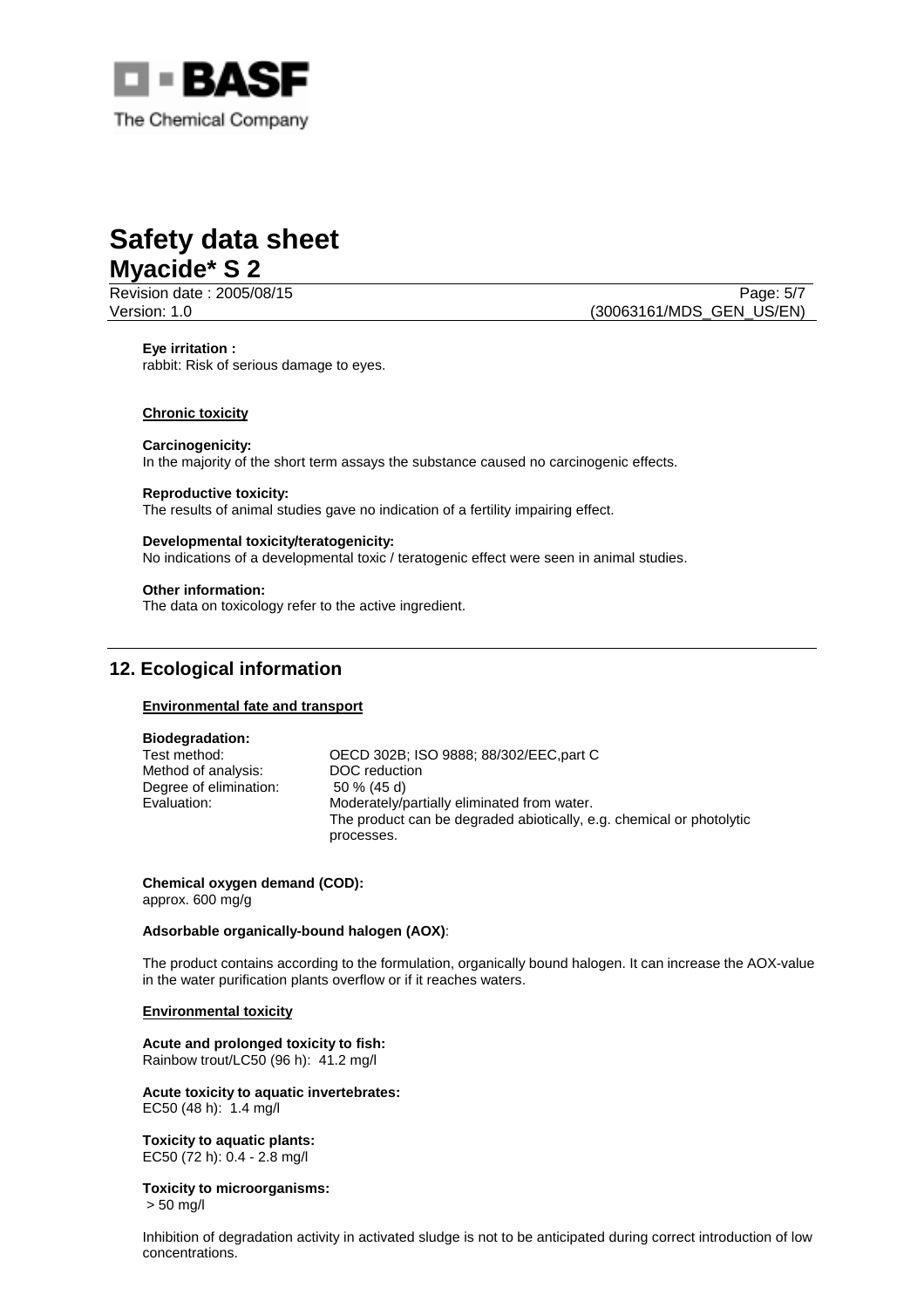

Revision date : 2005/08/15 **Page: 6/7** Version: 1.0 (30063161/MDS\_GEN\_US/EN)

### **Other ecotoxicological advice:**

The ecological data given are those of the active ingredient.

# **13. Disposal considerations**

## **Waste disposal of substance:**

Dispose of in accordance with national, state and local regulations. It is the waste generator's responsibility to determine if a particular waste is hazardous under RCRA.

### **Container disposal:**

Dispose of in a licensed facility. Recommend crushing, puncturing or other means to prevent unauthorized use of used containers.

# **14. Transport information**

Reference Bill of Lading

# **15. Regulatory information**

### **Federal Regulations**

**Registration status:**  TSCA, US released / listed

**OSHA hazard category:** Chronic target organ effects reported, Acute target organ effects reported, ACGIH TLV established, Toxic - oral, Combustible Liquid

### **State regulations**

### **State RTK**

| <b>CAS Number</b> | <b>Chemical name</b>               | <b>State RTK</b> |
|-------------------|------------------------------------|------------------|
| 34590-94-8        | dipropylene glycol monomethylether | MA. NJ. PA       |

# **16. Other information**

**HMIS III rating**

Health: 3 Flammability: 1 Physical hazard: 1

HMIS uses a numbering scale ranging from 0 to 4 to indicate the degree of hazard. A value of zero means that the substance possesses essentially no hazard; a rating of four indicates high hazard.

**Local contact information**  prod\_reg@basf.com